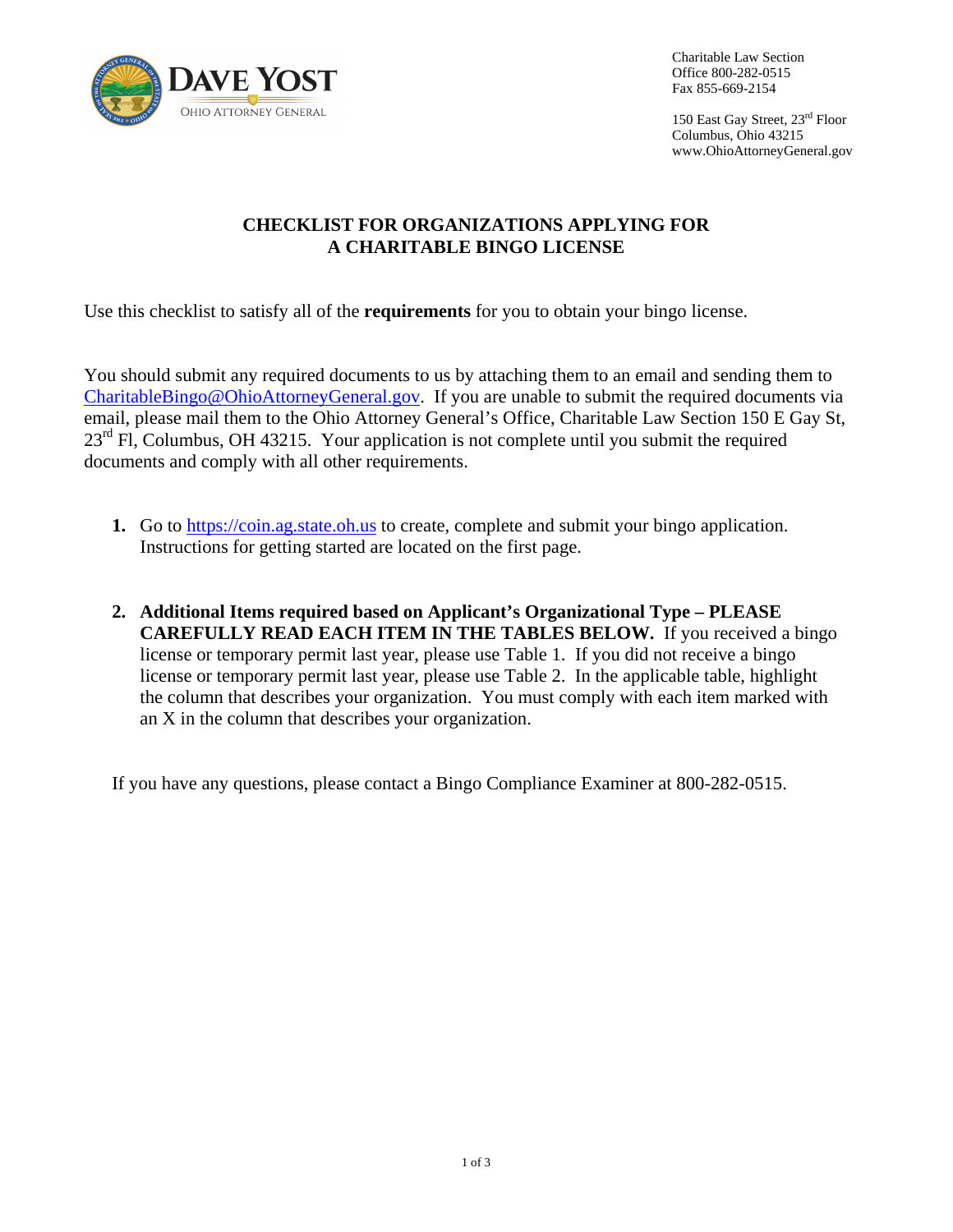| 501(c)(3) | Vol. Firefighters | Vol. Rescue<br>Service | Sporting | Veteran's | Fraternal   | Table 1 – Renewal Applicants Only:                                                                                                                                                                                                                                                                                                                                                                                       |
|-----------|-------------------|------------------------|----------|-----------|-------------|--------------------------------------------------------------------------------------------------------------------------------------------------------------------------------------------------------------------------------------------------------------------------------------------------------------------------------------------------------------------------------------------------------------------------|
|           |                   |                        |          | X         | X           | Submit to us a copy of your certificate of good standing with your state<br>organization, unless you are listed on our website as being in good<br>standing (http://www.ohioattorneygeneral.gov/Business-and-Non-<br>Profits/Bingo-Operator/Business-License.aspx).                                                                                                                                                      |
|           | X                 |                        |          |           |             | Submit to us a copy of your Township, City or County letter of<br>recognition or ratification.                                                                                                                                                                                                                                                                                                                           |
| X         | X                 | X                      |          |           |             | For $501(c)(3)$ organizations that contract with a retail establishment to sell<br>instant bingo tickets, you must keep a copy on file of each contract you<br>have with each retail establishment. You will be required to submit a<br>copy of the contracts to us upon our request.                                                                                                                                    |
|           |                   |                        | X        | X         | $\mathbf X$ | For organizations that are required to distribute a percentage of instant<br>bingo proceeds, you must keep a copy on file of each contract you have<br>with an Ohio charity or governmental entity. You will be required to<br>submit a copy of the contracts to us upon our request.                                                                                                                                    |
| X         | X                 | $\boldsymbol{X}$       | X        | X         | X           | If your organization rents the premises at which you conduct bingo, you<br>must keep a copy of the lease on file at all times. You will be required to<br>submit a copy of the lease to us upon our request.                                                                                                                                                                                                             |
| X         | X                 | X                      | X        | X         | $\mathbf X$ | You must be in compliance with registration requirements under Ohio<br>Revised Code 109 and/or 1716. Check your organization's status at<br>http://charitableregistration.ohioattorneygeneral.gov/Charities/Research-<br>Charities.aspx). If your organization is not in compliance with registration<br>requirements, go to http://charitableregistration.ohioattorneygeneral.gov/<br>to complete the required filings. |
| X         | X                 | X                      | X        | X         | X           | Your organization must have appropriate tax exempt status, as determined<br>by the IRS, and you must keep a copy on file of the determination letter<br>from the IRS granting your organization tax exempt status. You will be<br>required to submit a copy of the IRS exemption letter to us upon our<br>request.                                                                                                       |